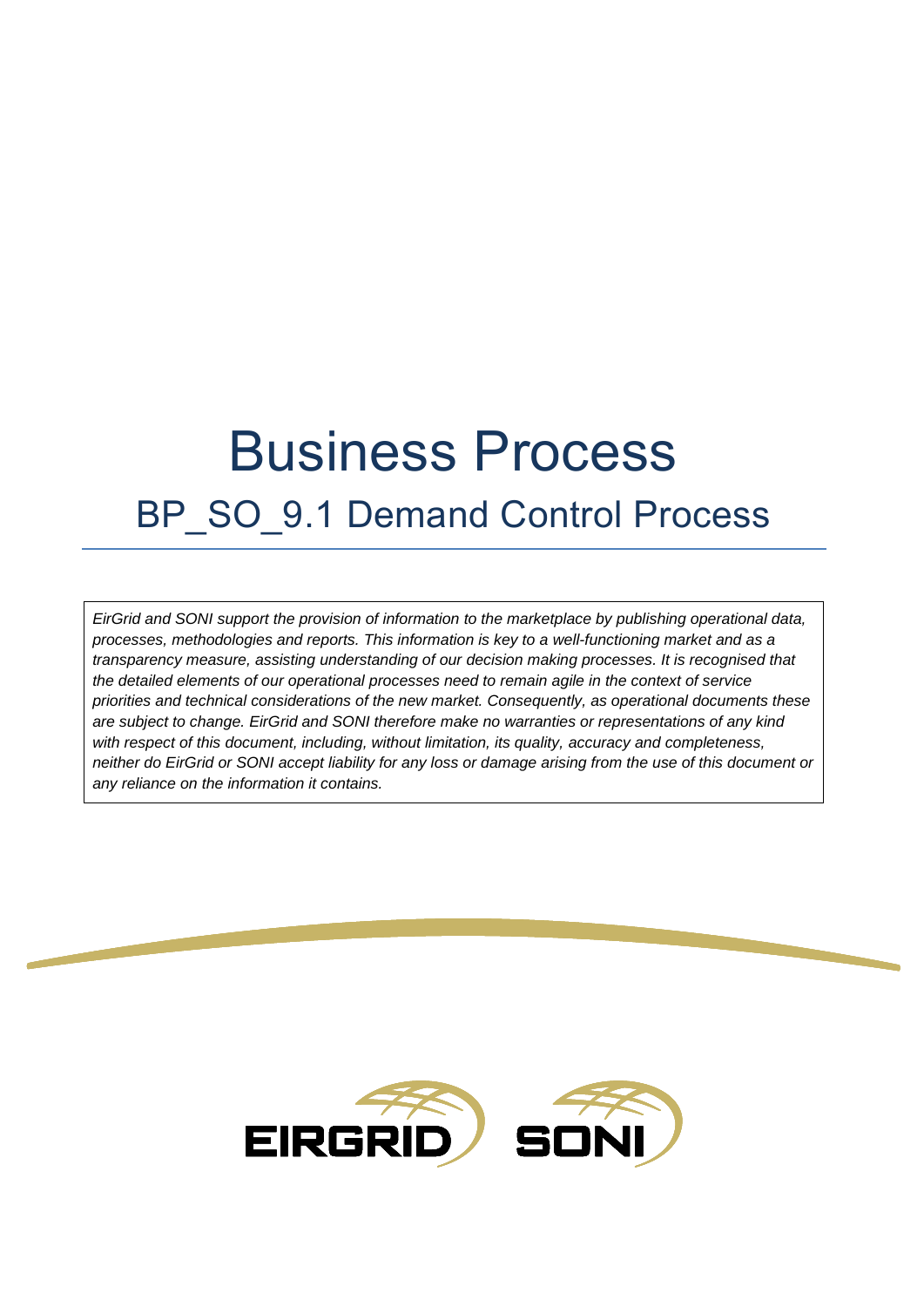# **Table of Contents**

| $\mathbf{1}$   |  |
|----------------|--|
| 2              |  |
| 2.1            |  |
| 2.2            |  |
| 3              |  |
| 3.1            |  |
| 3.2            |  |
| 4              |  |
| 5              |  |
| 6              |  |
| 6.1            |  |
| $\overline{7}$ |  |
| 7.1            |  |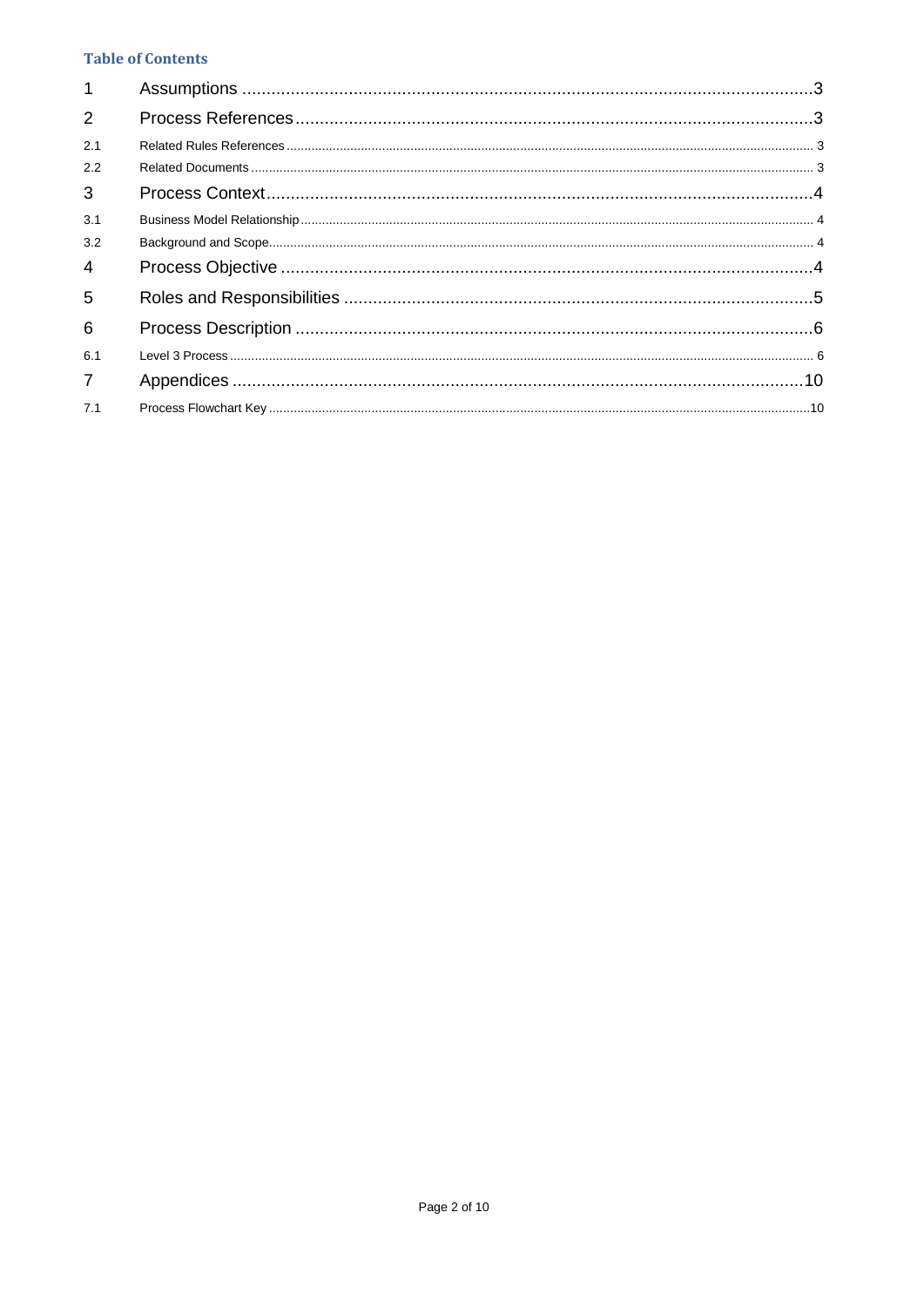# <span id="page-2-0"></span>**1 ASSUMPTIONS**

Assumptions made during the design of this process include:

- This is an all-island business process, meaning the same process will be used across both jurisdictions on the island, Ireland and Northern Ireland;
- The following business processes addresses all requirements, including roles, tools, and activities that will enable the TSO to achieve scheduling objectives;
- All required systems, including MMS are in place. They offer all required functionalities to support business needs; and
- Demand control in each jurisdiction should be instructed by the control centre in that jurisdiction, i.e. CHCC instructs all demand control activities in Northern Ireland and NCC instructs all demand control activities in Ireland.

# <span id="page-2-1"></span>**2 PROCESS REFERENCES**

## <span id="page-2-2"></span>2.1 RELATED RULES REFERENCES

The following table provides references to the documents that govern the design of this business process.

| <b>Document Title</b>          | <b>Relevant Section</b>               | <b>Description</b>                                                                                                                                                                                       |
|--------------------------------|---------------------------------------|----------------------------------------------------------------------------------------------------------------------------------------------------------------------------------------------------------|
| <b>SONI Grid Code</b>          | OC4 Demand<br>Control                 | Operating Condition 4 Demand Control outlines the<br>circumstances when the TSO may initiate demand<br>reduction in order to maintain system security and the<br>subsequent reconnection of that demand. |
| EirGrid Grid Code              | OC5 Demand<br>Control                 | Operating Condition 5 Demand Control outlines the<br>circumstances when the TSO may initiate demand<br>reduction in order to maintain system security and the<br>subsequent reconnection of that demand. |
| Trading and<br>Settlement Code | Chapter E<br>Imbalance Price          | Chapter E details the treatment of Imbalance Pricing<br>including calculation and triggering of the Administered<br>Scarcity Price following a demand control event.                                     |
| Trading and<br>Settlement Code | Chapter K Market<br>Data Transactions | Chapter K details the transactions between Market<br>Operator and System Operator.                                                                                                                       |

## <span id="page-2-3"></span>2.2 RELATED DOCUMENTS

The following table provides a list of documents that are related to this business process.

| <b>Document Title</b>                                                                    | Relationship           | <b>Description</b>                                                                                                                                                                                                  |
|------------------------------------------------------------------------------------------|------------------------|---------------------------------------------------------------------------------------------------------------------------------------------------------------------------------------------------------------------|
| <b>Trading &amp; Settlement</b><br>Code Appendix K<br>Market Data<br><b>Transactions</b> | Output from<br>Process | This details the data transactions required to be sent from the<br>System Operator to the Market Operator following a demand<br>control event.                                                                      |
| BP SO 9.2<br>Declaration of System<br>Alerts                                             | Related<br>process     | Declaration of System Alerts may be a pre cursor to this<br>process. The system will be in an emergency state if demand<br>control is manually activated. This may not be the case for<br>automatic demand control. |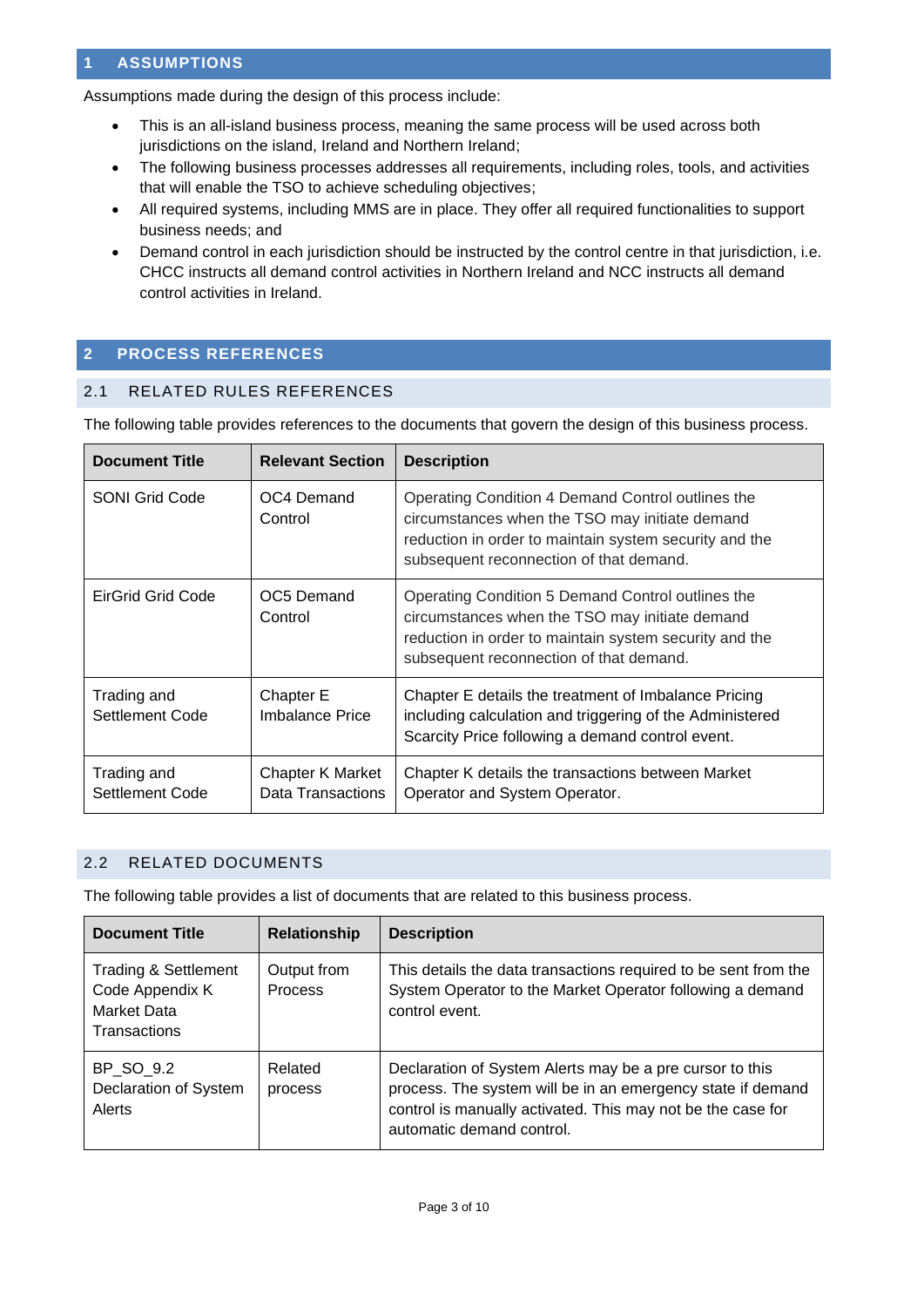# <span id="page-3-0"></span>**3 PROCESS CONTEXT**

# <span id="page-3-1"></span>3.1 BUSINESS MODEL RELATIONSHIP

The Demand Control Process sits within **'**System Operations' group within the System Operator processes. Aside from scheduling and dispatch responsibilities there are several planned and unplanned activities required close to System Operations in order to manage the power system. Demand control may be triggered automatically following a significant system event or be planned by the TSO in accordance with the relevant Grid Code in order to maintain system security.

The scheduling and dispatch of demand as a market resource is considered along with the management of other dispatchable resources in separate scheduling and dispatch processes.

# <span id="page-3-2"></span>3.2 BACKGROUND AND SCOPE

## **Background**

Demand control or load shedding may occur for the following reasons as per SONI and EirGrid Grid Codes.

- 1. Automatic Load Shedding / Low Frequency Demand Disconnection
- 2. Planned or Emergency Manual Disconnection
- 3. Customer Voltage Reduction (Northern Ireland only)
- 4. Mandatory Demand Curtailment (Ireland only)

I-SEM does not result in any changes to the triggers for demand control, however should such a demand control event occur due to a shortfall in capacity (and not for local voltage reasons) it will impact on the Imbalance Price and the Market Operator must be notified in real time. If demand control is required due to a shortage of capacity then the Imbalance Price is set to the Administered Scarcity Price as per the Trading and Settlement Code.

#### **Scope**

Automatic under frequency load shedding is facilitated through the Distribution System Operator following a significant event resulting in a low frequency to prevent system collapse. As this type of demand control event is automatic there is no requirement for the Transmission System Operator to carry out any process steps. The Market Management System will automatically detect a demand control under frequency result by examining the frequency nadir in real time and implementing Administered Scarcity Pricing for the relevant imbalance period.

This process covers the steps to be taken in real time should planned or emergency demand control be required. Once the requirement for demand control has been identified the Control Centre will notify the jurisdictional Distribution System Operator to implement any demand control actions. Once notified the Market Operator will ensure the Administered Scarcity Price is triggered in pricing.

# <span id="page-3-3"></span>**4 PROCESS OBJECTIVE**

The objective of this Business Process is to meet the following obligations under, namely:

- SONI Grid Code OC4 Demand Control;
- EirGrid Grid Code OC5 Demand Control;
- Trading and Settlement Code Chapter E Imbalance Price; and
- Trading and Settlement Code Appendix K Market Data Transactions.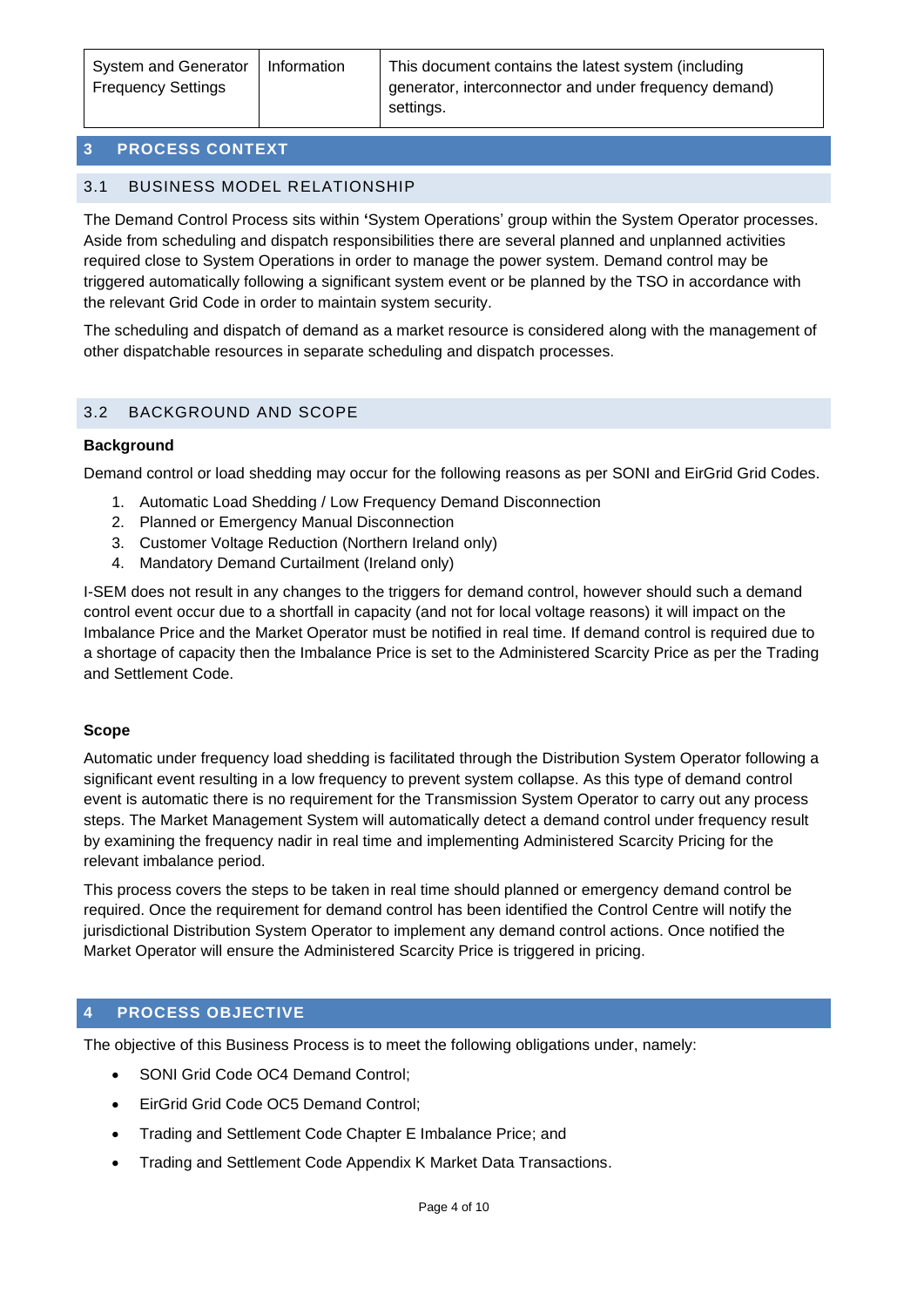# <span id="page-4-0"></span>5.1.1 SYSTEM OPERATIONS

The following table provides a summary of the obligations of *System Operations* relating to *Demand Control:*

| Team Name                | Responsibility in relation to<br>process                                                                     | <b>Timeline Associated</b> |
|--------------------------|--------------------------------------------------------------------------------------------------------------|----------------------------|
| <b>System Operations</b> | Trigger demand control process<br>and provide update to the Market<br>Operator automatically through<br>MMS. | This will be as required   |

# 5.1.2 ESB NETWORKS DISTRIBUTION CONTROL CENTRE (DCC) / NIE NETWORKS (DCC)

The following table provides a summary of the obligations of *ESBN DCC / NIEN DCC* relating to *Demand Control:*

| <b>Team Name</b>                     | <b>Responsibility in relation to</b><br><b>process</b> | <b>Timeline Associated</b> |  |
|--------------------------------------|--------------------------------------------------------|----------------------------|--|
| <b>ESBN DCC / NIEN</b><br><b>DCC</b> | Implement demand control as<br>instructed by the TSO.  | This will be as required   |  |

# 5.1.3 MARKET OPERATOR

The following table provides a summary of the obligations of *Market Operator* relating to *Demand Control:*

| <b>Team Name</b>       | <b>Responsibility in relation to</b><br>process                                                                                                           | <b>Timeline Associated</b> |
|------------------------|-----------------------------------------------------------------------------------------------------------------------------------------------------------|----------------------------|
| <b>Market Operator</b> | Receive automatic notification of<br>demand control from System<br>Operator through MMS and<br>automatically implements<br>Administered Scarcity Pricing. | This will be as required   |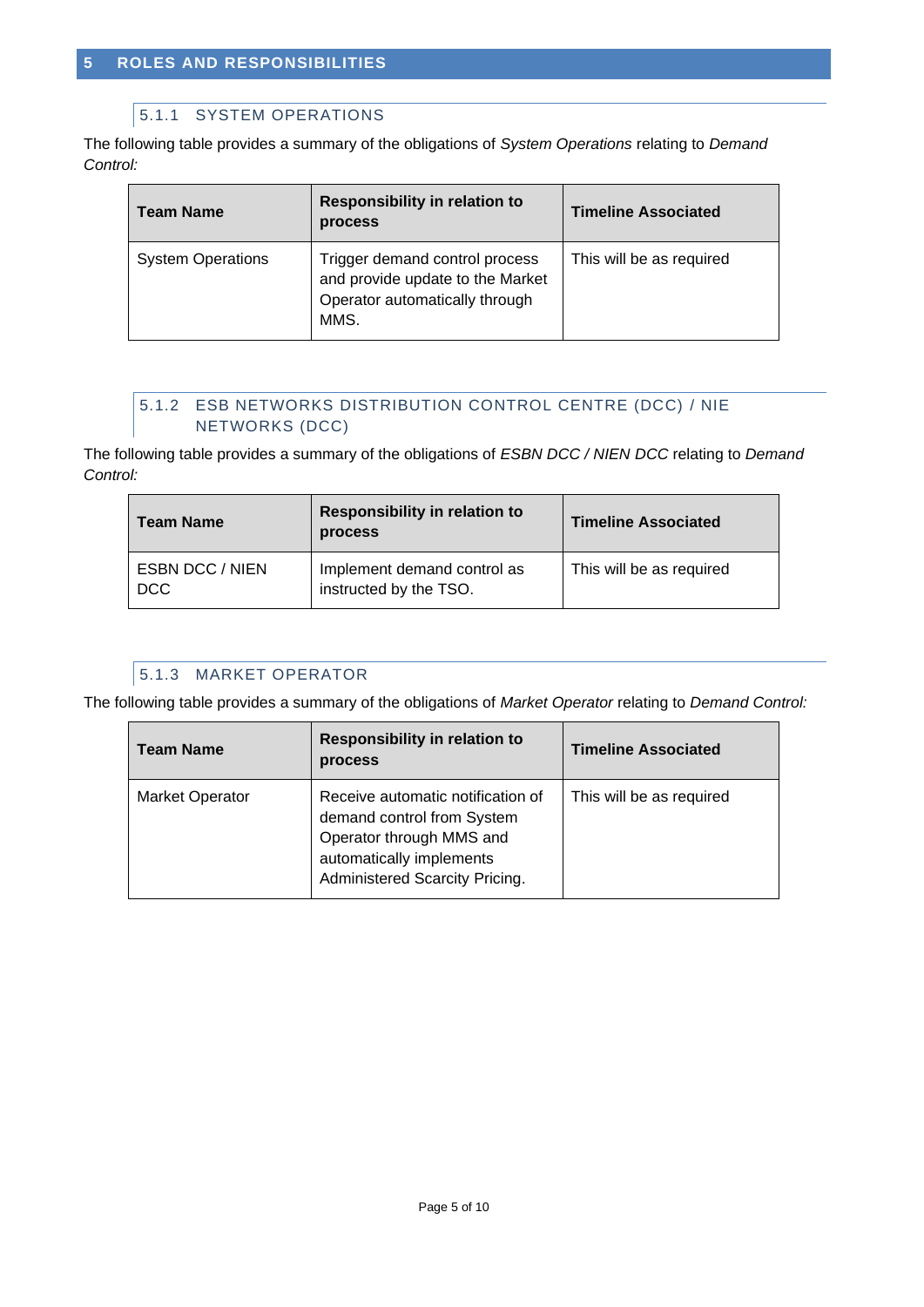# **6 PROCESS DESCRIPTION**

# 6.1 LEVEL 3 PROCESS

## <span id="page-5-1"></span><span id="page-5-0"></span>6.1.1 PROCESS MAP



Page 6 of 10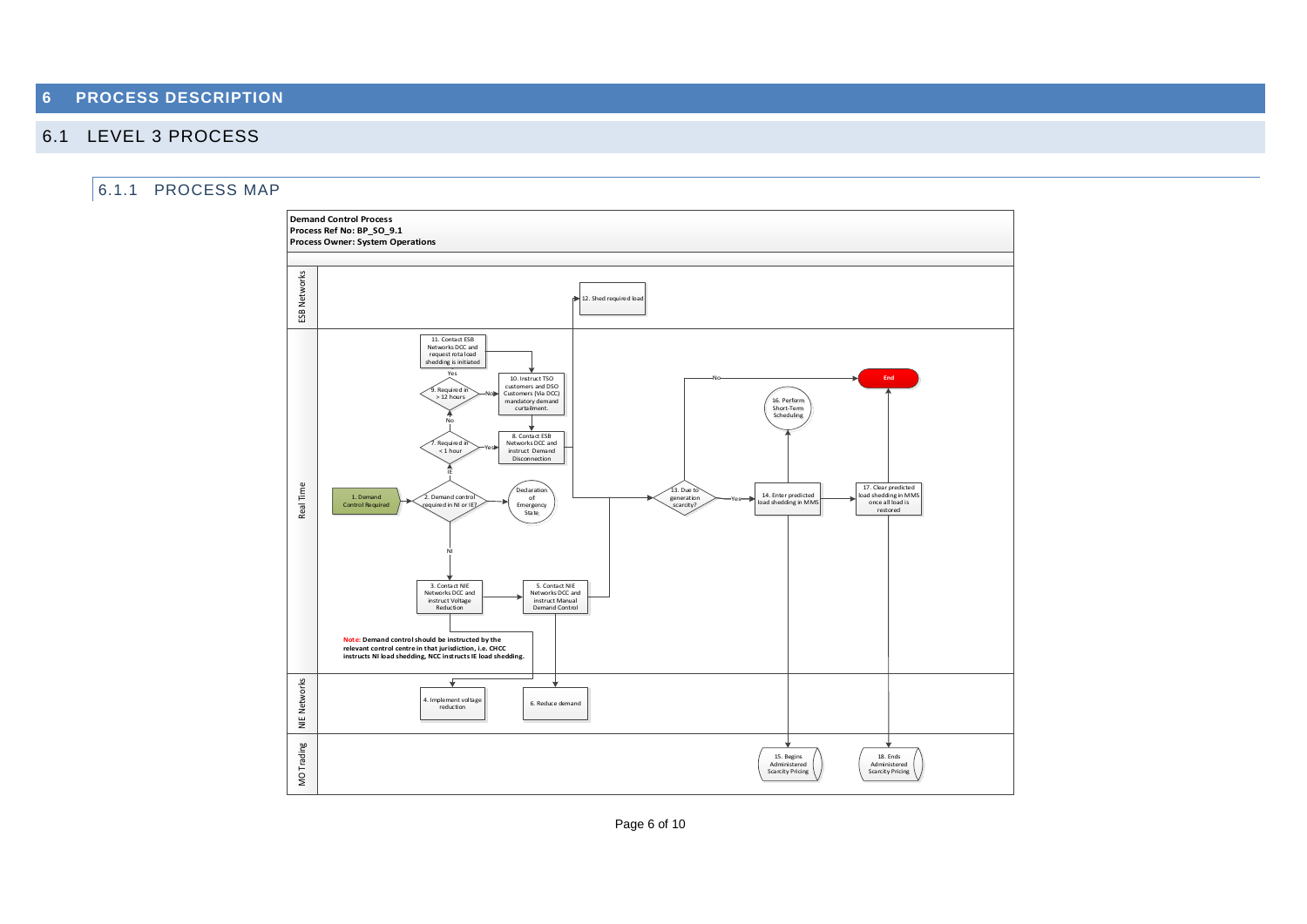# 6.1.2 PROCESS STEPS

| #              | <b>Step</b>                                                             | <b>Step Description</b>                                                                                                                          | <b>Responsible Role</b> | <b>Outputs</b> | <b>Indicative Timing/</b><br><b>Frequency</b> | <b>System</b> |
|----------------|-------------------------------------------------------------------------|--------------------------------------------------------------------------------------------------------------------------------------------------|-------------------------|----------------|-----------------------------------------------|---------------|
|                | Demand control<br>required                                              | The need for demand control is the trigger of this<br>process.                                                                                   | <b>SO</b>               | N/A            | As required                                   | N/A           |
| $\overline{2}$ |                                                                         | Demand control should be implemented by the<br>relevant control centre in that jurisdiction.<br>Is load shedding required in Northern Ireland or |                         |                |                                               |               |
|                | Demand control<br>required in NI or IE?                                 | Ireland?<br>If Northern Ireland, go to step 3                                                                                                    | <b>SO</b>               | Decision       | As required                                   | N/A           |
|                |                                                                         | If Ireland, go to step 7                                                                                                                         |                         |                |                                               |               |
|                |                                                                         | This acts as a trigger for the Declaration of<br>Emergency State process and ENTSOE Awareness<br>System (EAS) if time permits and if practical.  |                         |                |                                               |               |
| 3.             | <b>Contact NIE</b><br>Networks DCC and<br>instruct voltage<br>reduction | Contact NIE Networks DCC and instruct voltage<br>reduction (either 3% or 6%).                                                                    | SO CHCC                 | N/A            | As required                                   | Phone         |
| $\overline{4}$ | Reduce Voltage.                                                         | Upon request from CHCC reduce voltage at LV.                                                                                                     | <b>NIE Networks</b>     | N/A            | As required                                   | N/A           |
| 5              | <b>Contact NIE</b><br>Networks DCC and<br>instruct Demand<br>Control    | Contact NIE Networks DCC and instruct manual<br>demand control including MWs required (as per<br>agreed process).                                | SO CHCC                 | N/A            | As required                                   | Phone         |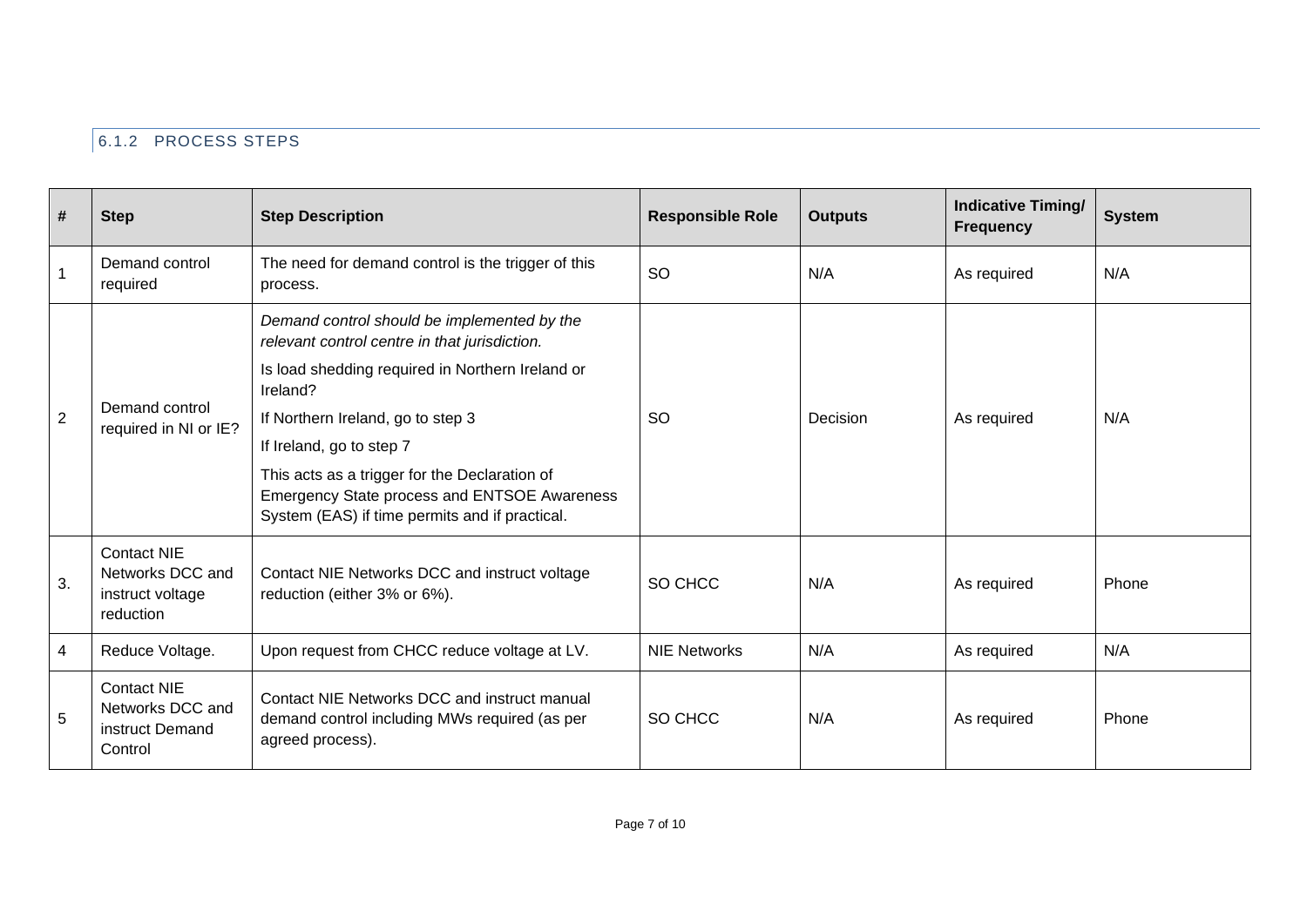| #              | <b>Step</b>                                                                                    | <b>Step Description</b>                                                                                                                                                              | <b>Responsible Role</b> | <b>Outputs</b>   | <b>Indicative Timing/</b><br><b>Frequency</b> | <b>System</b> |
|----------------|------------------------------------------------------------------------------------------------|--------------------------------------------------------------------------------------------------------------------------------------------------------------------------------------|-------------------------|------------------|-----------------------------------------------|---------------|
| 6              | <b>Disconnect required</b><br>load in blocks                                                   | NIE Networks shed the required load as instructed by<br>SO CHCC.                                                                                                                     | <b>NIE Networks</b>     | Demand reduction | As required                                   | N/A           |
| $\overline{7}$ | Required in $<$ 1<br>hour?                                                                     | If the demand disconnection in Ireland is required in<br>less than1 hour, then go to Step 8, else Step 9                                                                             | SO NCC                  | Decision         | As required                                   | N/A           |
| 8              | <b>Contact ESB</b><br>Networks DCC and<br><b>Instruct Emergency</b><br>Demand<br>Disconnection | Contact ESB Networks DCC and notify that<br><b>Emergency Demand Disconnection is required</b><br>including volume and times (as per agreed process).                                 | SO NCC                  | N/A              | As required                                   | Phone         |
| 9              | Required in >12<br>hour?                                                                       | If the demand disconnection in Ireland is required in<br>less than 12 hours and greater than 1 hour, then go<br>to Step 10, if greater than 12 hours go to Step 11.                  | SO NCC                  | Decision         | As required                                   | N/A           |
| 10             | Instruct all TSO<br>Customers (and<br>DSO via DCC) to<br>reduce demand                         | If greater than 1 hours' notice send email to all TSO<br>customers and instruct them to mandatory curtail<br>demand. Ask DCC to do the same to DSO customers<br>(at 110kV or above). | SO NCC                  | Demand reduction | As required                                   | Mail/SMS      |
| 11             | <b>Contact ESB</b><br>Networks DCC and<br><b>Instruct Rota Load</b><br>Shedding                | Contact ESB Networks DCC and notify that Rota<br>Load Shedding is required including volume and<br>times (as per agreed process).                                                    | SO NCC                  | N/A              | As required                                   | Phone         |
| 12             | <b>Disconnect required</b><br>load                                                             | ESB Networks DCC disconnect the required load as<br>instructed by SO NCC.                                                                                                            | <b>ESB Networks</b>     | Demand reduction | As required                                   | N/A           |
| 13             | Due to generation<br>scarcity?                                                                 | Was the demand control event instructed due to a<br>generation scarcity and not a local fault or<br>transmission reason?                                                             | SO                      | Decision         | As required                                   | N/A           |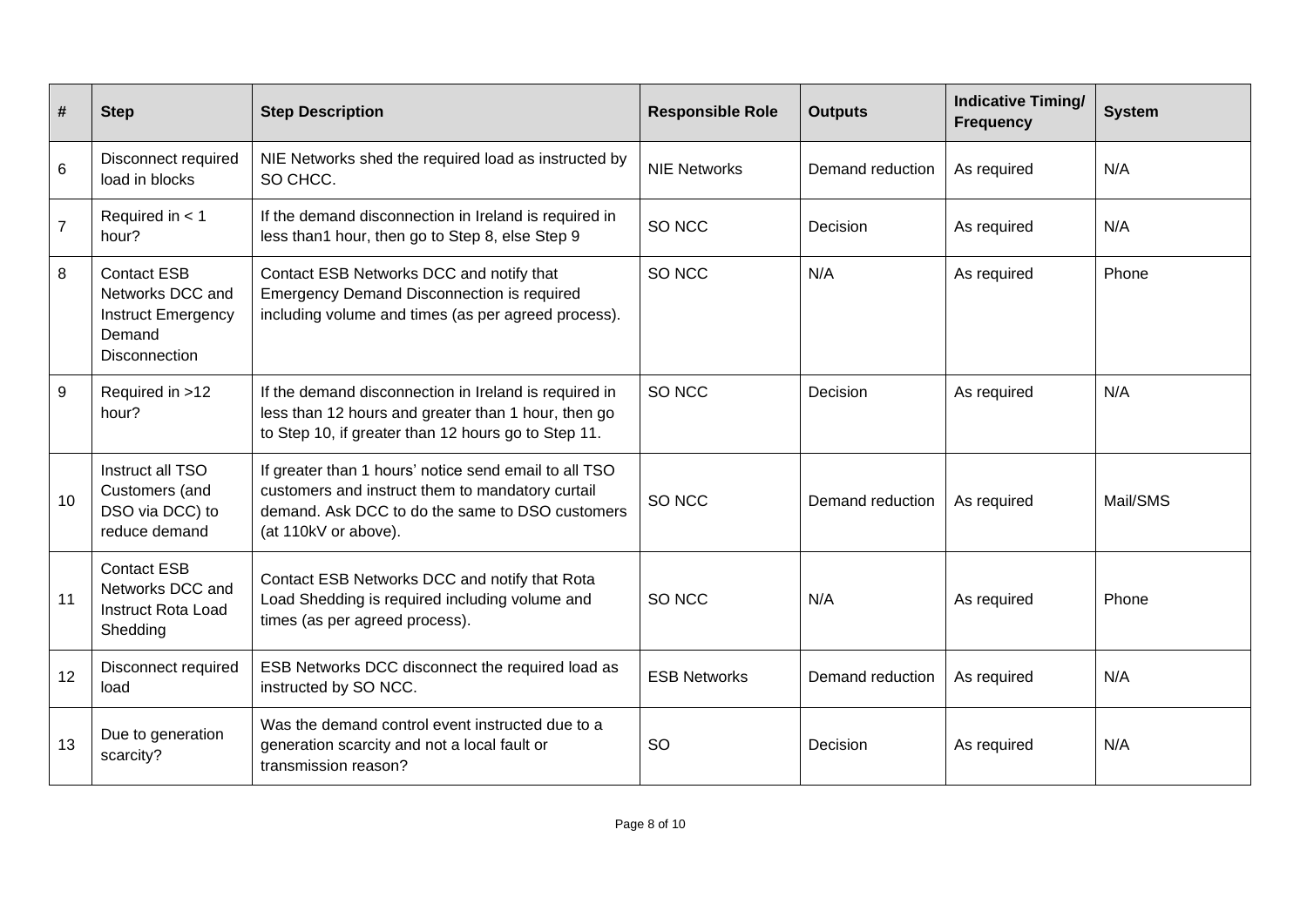| #  | <b>Step</b>                                                             | <b>Step Description</b>                                                                                                                                                                                                                                                                                                                                                                                      | <b>Responsible Role</b> | <b>Outputs</b> | <b>Indicative Timing/</b><br><b>Frequency</b> | <b>System</b> |
|----|-------------------------------------------------------------------------|--------------------------------------------------------------------------------------------------------------------------------------------------------------------------------------------------------------------------------------------------------------------------------------------------------------------------------------------------------------------------------------------------------------|-------------------------|----------------|-----------------------------------------------|---------------|
|    |                                                                         | If yes, go to Step 14<br>If no, then no further action is required by the TSO.                                                                                                                                                                                                                                                                                                                               |                         |                |                                               |               |
| 14 | Enter predicted load<br>reduction in MMS                                | SO control room must enter predicted load<br>disconnected/reduced (any non-zero value will do if<br>unknown) in the Demand Control Volume field on the<br>Market Applications -> RT Imbalance Pricing -><br>PIMB-CALCULATOR -> RTPIMB Input -> RTPIMB-<br>Execution Control Parameters screen of the MMS.<br>This ensures that the Administered Scarcity Price is<br>automatically triggered within the MMS. | <b>SO</b>               | N/A            | As required                                   | <b>MMS</b>    |
| 15 | <b>Begins Administered</b><br><b>Scarcity Pricing</b>                   | Administered Scarcity Pricing is automatically<br>triggered within the MMS.                                                                                                                                                                                                                                                                                                                                  | <b>System Step</b>      | N/A            | As required                                   | <b>MMS</b>    |
| 16 | Perform Short-Term<br>Scheduling                                        | If time permits, short-term scheduling should be<br>performed.                                                                                                                                                                                                                                                                                                                                               | <b>SO</b>               | N/A            | As required                                   | <b>MMS</b>    |
| 17 | Clear predicted load<br>shedding in MMS<br>once all load is<br>restored | One all load has been restored the Real Time user<br>must clear the predicted load shedding by setting the<br>Demand Control Volume field to zero on the Market<br>Applications -> RT Imbalance Pricing -> PIMB-<br>CALCULATOR -> RTPIMB Input -> RTPIMB-<br>Execution Control Parameters screen of the MMS.<br>This ensures that the Administered Scarcity Price<br>automatically ends within the MMS.      | <b>SO</b>               | N/A            | As required                                   | <b>MMS</b>    |
| 18 | <b>Ends Administered</b><br><b>Scarcity Pricing</b>                     | Administered Scarcity Pricing automatically ends<br>within the MMS.                                                                                                                                                                                                                                                                                                                                          | <b>System Step</b>      | N/A            | As required                                   | <b>MMS</b>    |